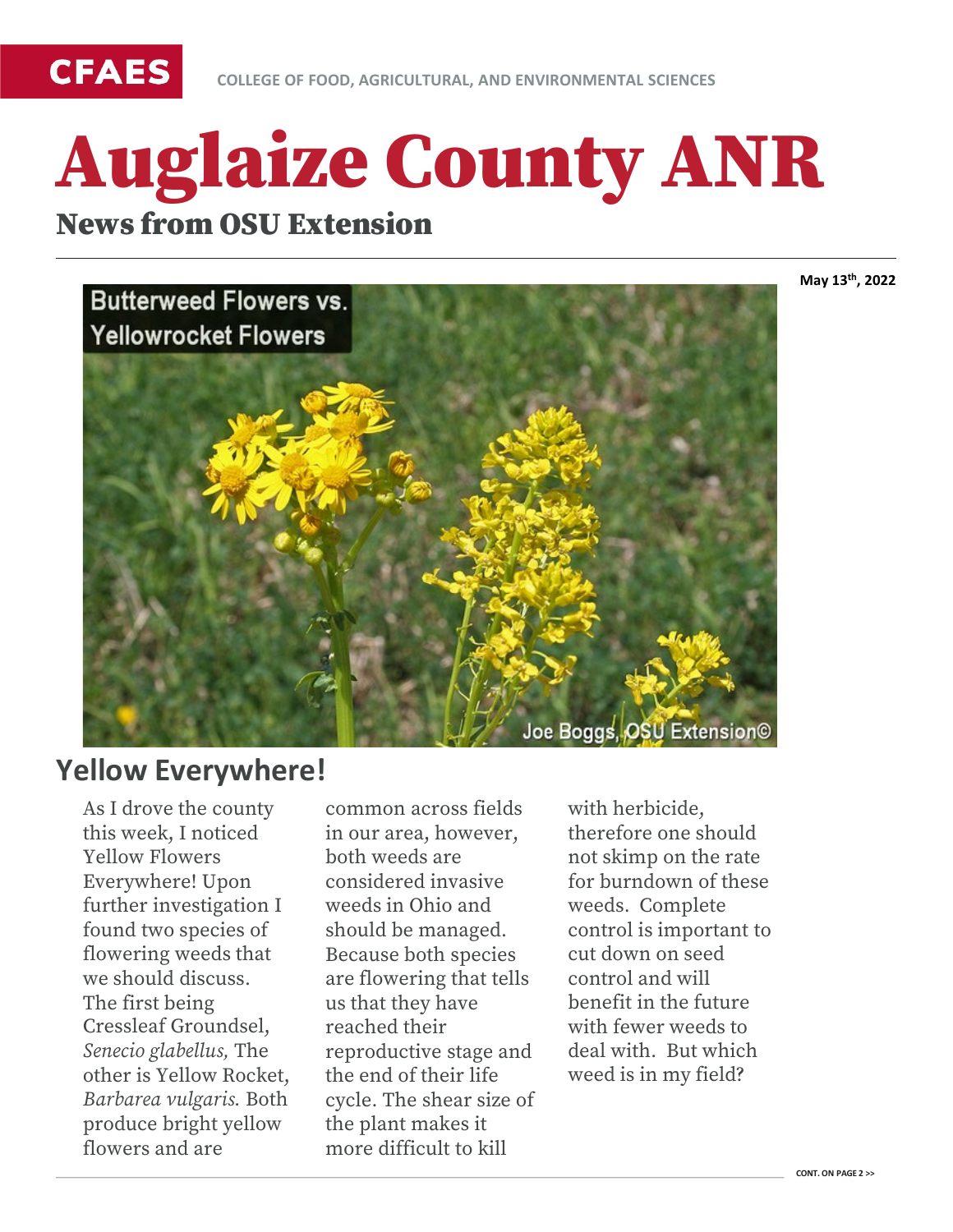### **Cressleaf Groundsel**

**>> CONT. FROM PAGE 1**

Cressleaf Groundsel, also know as Butterweed is referred to as the yellow daisy because of their daisy like pattern. The flowers have a central composite of disc like flowers surrounded by up to 15 florets radiating like a star. It has a hollow stem that is deeply ridged and sometimes has a reddish-purple coloration. The seedheads look very similar to dandelion seed heads, but are a bit smaller.



*The flowers resemble a yellow Daisy.* 



*"One person's weed is another person's wildflower." -Susan Witting Albert*

Although most producers would call this a weed, there is some debate about it being a wildflower! As a producer of hay crops and a livestock owner, it falls firmly in the weed category for me, however, "One Person's weed is another person's wildflower" -Susan Witting Albert. Butterweed has been cited as a native wildflower in Ohio and welcomes a nice reprieve from the continual dull colors of winter. I have

included [This](https://bygl.osu.edu/search/node?keys=cressleaf+groundsel) link to a few articles about Cressleaf Groundsel.

Although beautiful to see, This flower does pose a toxicity hazard to livestock. Listed as poisonous to cattle, horses, goats, sheep, and humans due to the presence of pyrrolizidine alkaloids (PA's). Drying or ensiling does NOT reduce the toxicity. This link will give you an OSU article that discusses [Cressleaf Groundsel in](https://agcrops.osu.edu/newsletter/corn-newsletter/cressleaf-groundsel-wheat-and-hay#:%7E:text=Cressleaf%20groundsel%20is%20poisonous%20to,liver%20damage%2C%20and%20possibly%20death.)  Wheat and Hay.





## **Yellow Rocket**

Yellow Rocket belongs to the mustard family and is a biennial, reproductive stage and bolts meaning that it grows for two seasons before it reaches is a prolific seed producer, which yellow petals, with multiple is a common trait in the mustard flowers bunched along the top family. This plant does not show portion of the stalks. Yellow its true colors the first season, It Rocket is also labeled as a begins as a tightly clustered rosette that grows tight to the ground and is often missed when scouting because it is under other foliage. The second

reproduction stage. It is a non- hairless, stout, light green to<br>native invasive species in Ohio. It reddish-purple. The flower has 4 year the plant enters its upright with one or more flowering stalks. The stalks are hairless, stout, light green to wildflower, you can read more about it at [this](https://www.friendsofthewildflowergarden.org/pages/plants/yellowrocket.html) link.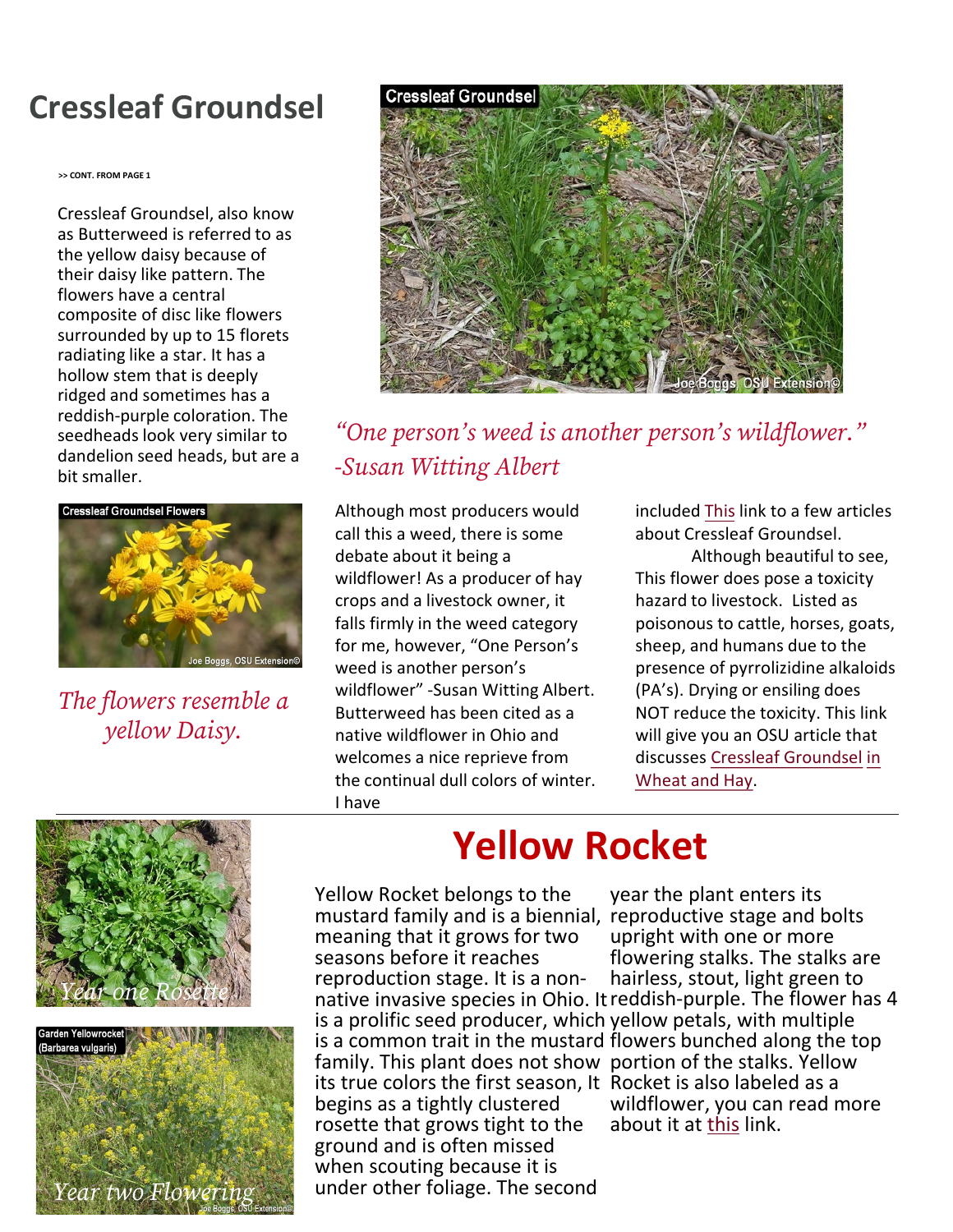# **ND What?**

#### **A quick overview on how to estimate your Neutral Detergent Fiber percentage in Alfalfa**

What is NDF and why should I be familiar with it? Neutral Detergent Fiber (NDF) is a measure of insoluble fiber in your alfalfa crop. The amount of NDF in your crop that is desirable is dependent on the animal that you will be feeding. Horses for example need a lower NDF where lactating dairy cows have been documented as having higher milk production with a higher NDF feed. Adequate NDF in Dairy cows promotes proper rumen function. NDF is only part of the equation for a balanced dry matter content for your livestock, but we will talk about that another time.

How do we get an accurate estimate on NDF for our alfalfa crop? Marc Sulc at the Ohio State University has a great guide on how to estimate NDF. Using this process, you can get a relatively close estimate to your actual NDF. **Step 1:** Choose a representative 2-square-ft area in the field to be harvested.

**Step 2:** Determine the most mature stem in the 2 square-ft sampling area. Vegetative = no buds or flowers present; Bud=1 or more nodes with buds; flower=1 or more nodes

with open flowers. **Step 3:** Measure the length of the tallest stem in the 2-square-ft area. Measure it from the soil surface (next to plant crown) to the tip of the stem (NOT to the tip of the highest leaf blade). Straighten the stem for an accurate measure of its length. The tallest stem may not be the most mature stem. **Step 4:** Based on the most

mature stem and length of the tallest stem, use the chart to determine estimated NDF of the standing alfalfa forage. **Example:** tallest stem is 28 inches, most mature stem has buds, but no open flowers;  $NDF = 38.0$ . **Step 5:** Repeat steps 1-4 in five representative areas across the field. Sample more in fields larger than 30 acres. Average all estimates for a field average.

**NOTE:** This estimates alfalfa NDF of the standing crop. It does not account for changes in quality from wilting, harvesting, and storage, which may further raise NDF by 3 to 6 units, assuming good wilting and harvesting conditions. This procedure is most accurate for good stands of pure alfalfa with healthy growth.

| Length of    | Most mature stem present |      |        |
|--------------|--------------------------|------|--------|
| tallest stem | Vegetative Bud           |      | Flower |
| inches       | ----------- % NDF --     |      |        |
| 16           | 28.5                     | 29.7 | 31.4   |
| 17           | 29.2                     | 30.4 | 32.0   |
| 18           | 29.9                     | 31.1 | 32.7   |
| 19           | 30.6                     | 31.8 | 33.4   |
| 20           | 31.3                     | 32.5 | 34.1   |
| 21           | 32.0                     | 33.2 | 34.8   |
| 22           | 32.7                     | 33.9 | 35.5   |
| 23           | 33.4                     | 34.6 | 36.2   |
| 24           | 34.0                     | 35.3 | 36.9   |
| 25           | 34.7                     | 35.9 | 37.6   |
| 26           | 35.4                     | 36.6 | 38.3   |
| 27           | 36.1                     | 37.3 | 38.9   |
| 28           | 36.8                     | 38.0 | 39.6   |
| 29           | 37.5                     | 38.7 | 40.3   |
| 30           | 38.2                     | 39.4 | 41.0   |
| 31           | 38.9                     | 40.1 | 41.7   |
| 32           | 39.6                     | 40.8 | 42.4   |
| 33           | 40.3                     | 41.5 | 43.1   |
| 34           | 40.9                     | 42.2 | 43.8   |
| 35           | 41.6                     | 42.8 | 44.5   |
| 36           | 42.3                     | 43.5 | 45.2   |
| 37           | 43.0                     | 44.2 | 45.8   |
| 38           | 43.7                     | 44.9 | 46.5   |
| 39           | 44.4                     | 45.6 | 47.2   |
| 40           | 45.1                     | 46.3 | 47.9   |